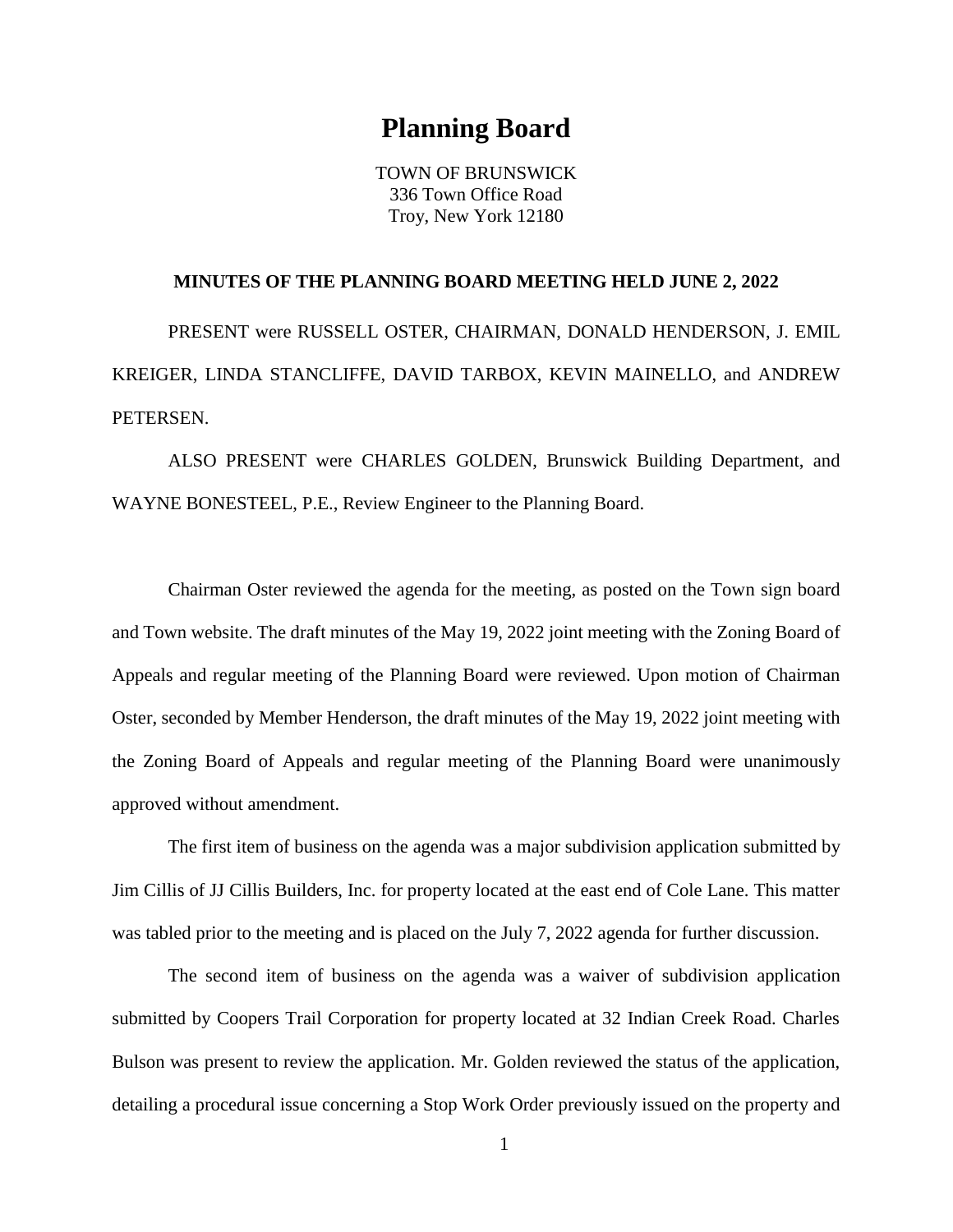stated that the application could not move forward until that Stop Work Order issue had been resolved. Mr. Bulson stated that he was contacted that afternoon by Mr. Golden concerning the procedural issue, and asked that the Planning Board consider to review the application despite the issue. Attorney Gilchrist explained the procedural issue in more detail, citing Section 160-8 of the Brunswick Zoning Law, which states that no subdivision application can be acted upon while the property seeking to be subdivided has an active violation of the Town Code on it. Mr. Bulson asked if the action he is proposing is actually a subdivision, as no subdividing is proposed to be done and he considered the action more of a lot line adjustment. Attorney Gilchrist reviewed the Town of Brunswick Subdivision Regulations, specifically Article 3, Section 1, Subsection 1A, stating that such section identifies Mr. Bulson's application as a subdivision. Mr. Bulson asked what would be the harm if the Planning Board proceeded with its review. Attorney Gilchrist advised the Planning Board that if the Planning Board acted on the application despite the Stop Work Order on the property, the Board would be violating an applicable provision of the Town Zoning Law. The Planning Board determined that this matter is adjourned without date pending the violation resulting in the Stop Work Order being addressed.

The third item of business on the agenda was a waiver of subdivision application submitted by Mark Schifano for property located at 445 Hoosick Road. Paul Engster, Esq., was present to review the application. Mr. Engster stated that he represented Dominick Maselli, owner of 445 Hoosick Road, who had entered into a contract with Mark Schifano to purchase part of the adjacent parcel at 5 Tarbell Avenue, which is owned by Mr. Schifano. Mr. Engster stated that Mr. Schifano's parcel is an existing non-conforming lot under the Brunswick Zoning Law, that Mr. Maselli is looking to buy approximately 2,600 square feet of Mr. Schifano's lot, and that the transaction will result in the existing non-conforming lot decreasing in size. Mr. Engster stated that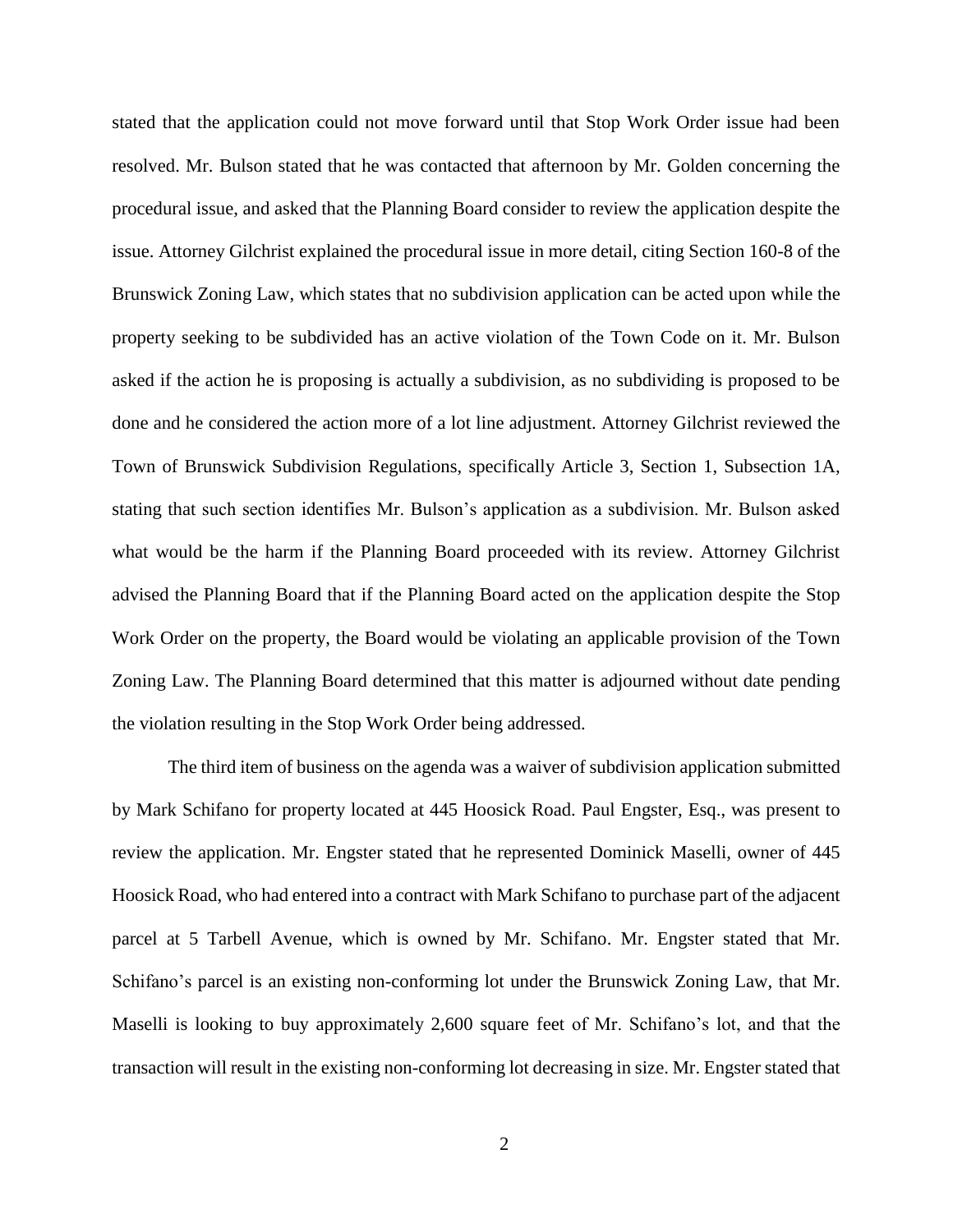there is a conflict between the deeds to the parcels owned by Mr. Maselli and Mr. Schifano, and that the transaction would correct the conflicting deeds. Mr. Engster stated that an area variance was granted to the applicant at the Zoning Board's May 16 meeting, and that he is pursuing the waiver of subdivision in order for the transfer of property to be completed. Mr. Engster also stated that Mr. Maselli has no intended plans for the acquired property and is only looking to increase the size of his lot. Mr. Bonesteel asked what the size of Mr. Maselli's lot was. Mr. Engster reviewed the size of the lot, and stated that the Mr. Maselli's lot is also a pre-existing non-conforming lot that will remain non-conforming after the transaction, but it will be increasing in size while Mr. Schifano's lot will decrease in size. Mr. Bonesteel had no further questions. Attorney Gilchrist confirmed that the Zoning Board had granted an area variance to the applicant at its May 16, 2022 meeting for reducing an already substandard lot. Chairman Oster asked the Planning Board if there were any further questions, and there were not. Member Mainello made a motion for a negative declaration under SEQRA on the project, which was seconded by Member Kreiger. The Planning Board voted unanimously to declare a negative declaration on the project under SEQRA. Chairman Oster asked Attorney Gilchrist if there should be any conditions on the application, and Attorney Gilchrist stated that a condition to consider would be that the approximately 2,600 square feet be merged into the lot at 445 Hoosick Road and that the merger deed be filed with the Brunswick Building Department. Member Tarbox made a motion to grant the waiver of subdivision subject to the stated condition, which was seconded by Member Stancliffe. The Planning Board voted unanimously to grant the waiver of subdivision subject to the stated condition.

One item of old business was discussed. The one item of old business was a waiver of subdivision application submitted by Vincent Santoro for property located at 182 Bald Mountain Road. Chairman Oster noted that the application had been first presented to the Planning Board at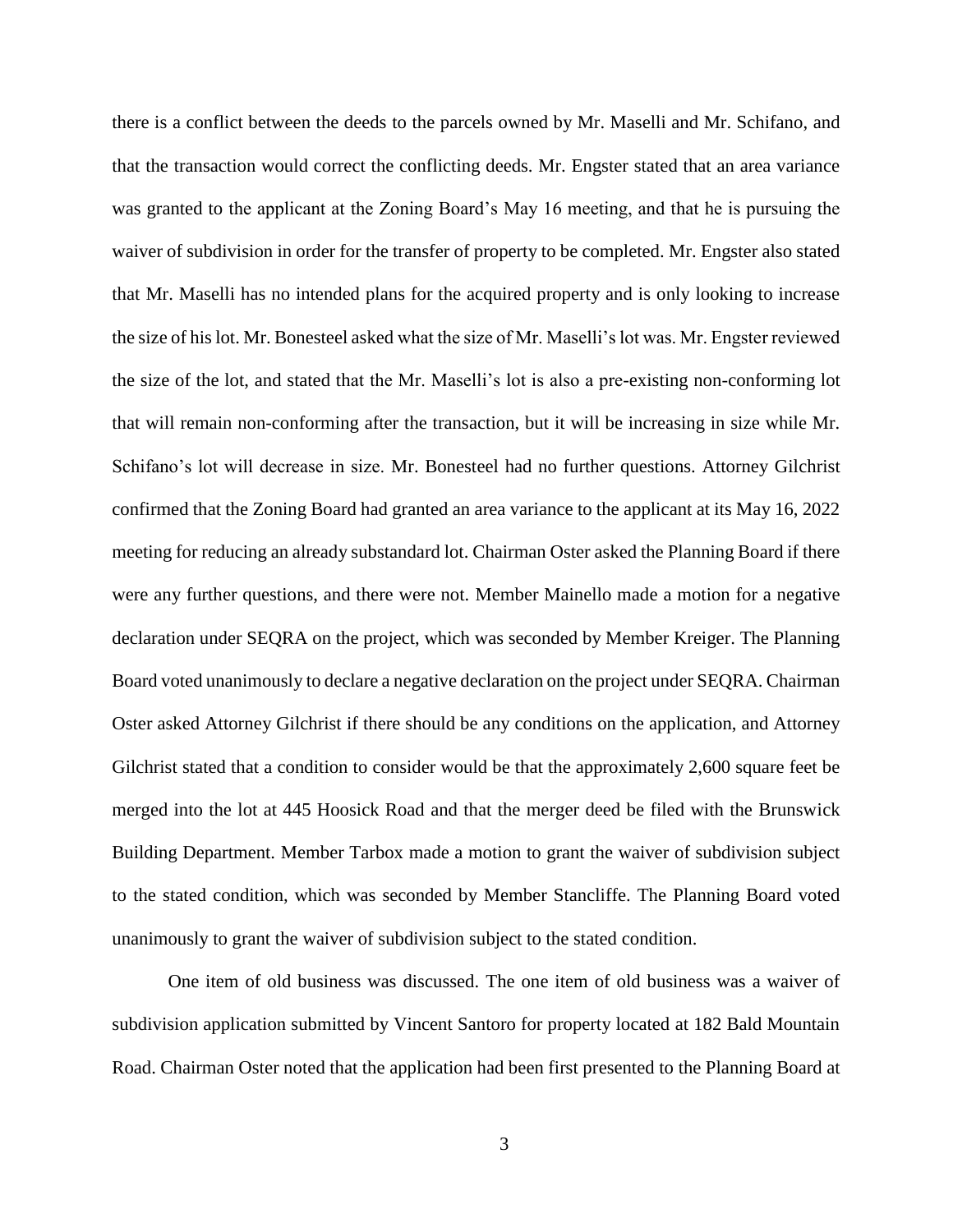its previous meeting on May 19, and that a question had been raised as to the number of subdivisions on the property. Chairman Oster stated that after researching the issue, it has been determined that the Planning Board cannot accept the application as a waiver of subdivision as a waiver was previously approved by the Planning Board within the last 7 years. Chairman Oster stated that the issue currently before the Planning Board is whether a minor or major subdivision application would be required in this case. Chairman Oster noted that the application would be for a sixth lot on the property, but that Mr. Santoro is the new owner of the large remainder lot from a prior subdivision, that he is only looking to create one new building lot, and that he was not involved in the prior subdivision process. Attorney Gilchrist noted that the prior subdivisions do count toward the total lot count, but that the current applicant was a new owner of a large remainder lot out of the parent parcel, and that it was in the discretion of the Planning Board as to whether the application is a minor or major subdivision. Chairman Oster noted that there is a significant difference between a minor and major subdivision application, for both the procedure that the Planning Board would need to follow, and the time and money the applicant would have to spend. The Planning Board discussed the total number of lots on the property, determining that there were currently five lots, and that Mr. Santoro was looking to subdivide one of the five lots into two lots, resulting in six total lots. Attorney Gilchrist asked about the size of the lot Mr. Santoro owned and the size of the proposed new building lot. Mr. Bonesteel stated that Mr. Santoro's lot was approximately 99.5 acres, and that Mr. Santoro was seeking to subdivide approximately 5 acres to create the new building lot, leading to two lots of approximately 94.5 acres and 5 acres. The Planning Board continued to deliberate, and determined to treat the application as a minor subdivision for the proposed 5-acre lot, but noted that any further subdivision of the remaining 94.5-acre lot would be treated as a major subdivision.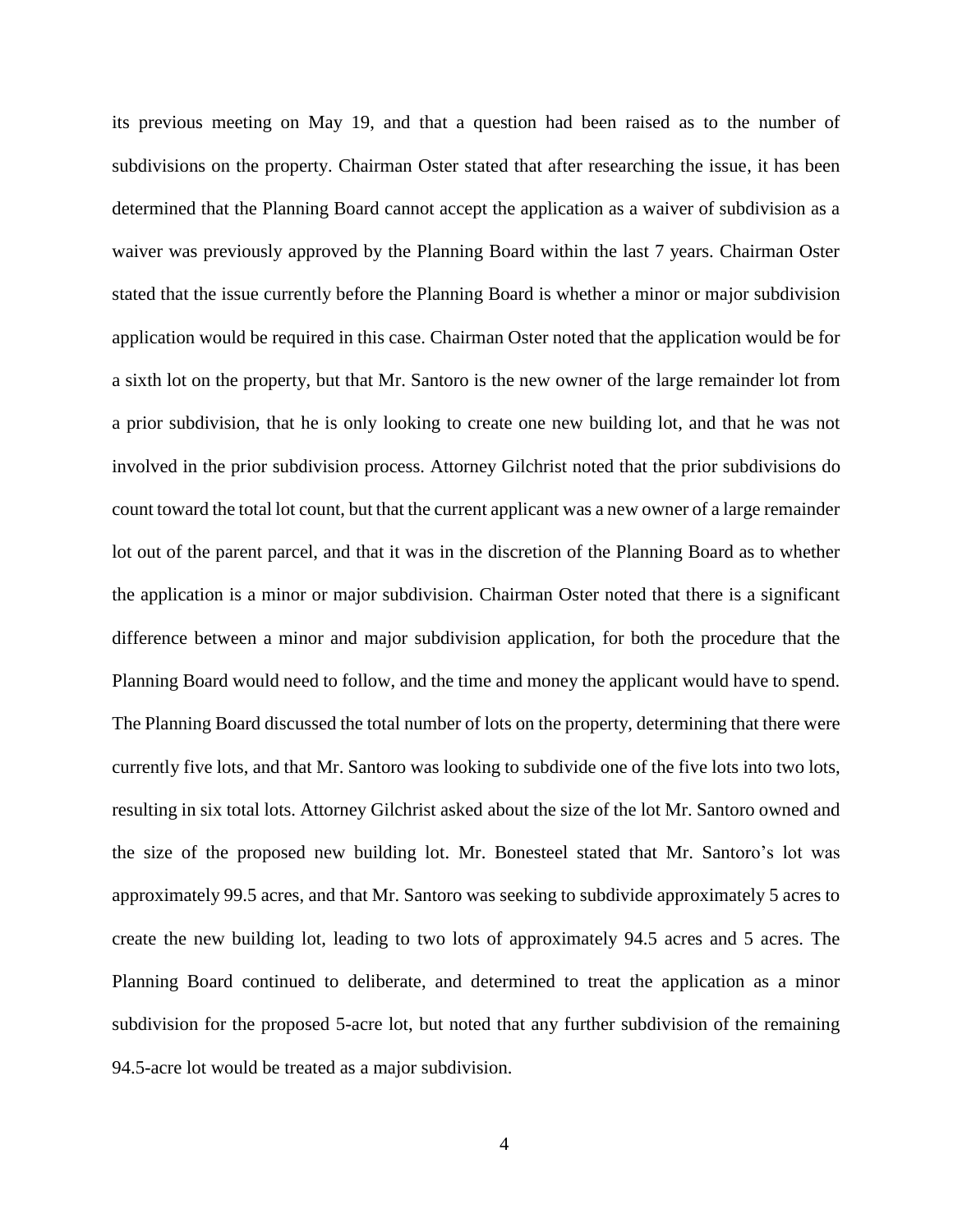There were two additional items discussed. The first item discussed was that there were likely to be three new solar facilities proposed in Brunswick, but that applications had not yet been filed for any of them. The three projects were proposed to be located on McChesney Avenue, Town Office Road, and NYS Route 2 near Hakes Road. Attorney Gilchrist noted that the three new projects means that there were eleven total solar projects approved or in the application process in Brunswick. Attorney Gilchrist also noted that the Borrego Solar project proposed for Brick Church Road had been withdrawn. The Planning Board asked if the Atlas Renewables project proposed for the former incinerator site had been withdrawn since no action had been taken on it and no further filings had been made by the applicant regarding that project, and Attorney Gilchrist stated that the application had not yet been formally withdrawn. Attorney Gilchrist also noted that the Atlas Renewables solar project proposed for Oakwood Avenue and Farrell Road would be before the Planning Board again at its next meeting on June 16, and that a joint public hearing with the Zoning Board on the applications before both Boards is contemplated for July 7.

The second item discussed was a referral from the Town Board concerning amendments to the Town Zoning Law. Attorney Gilchrist briefly reviewed the referral, stating that there would be a full review of the proposed amendments at the Planning Board's next meeting on June 16. Attorney Gilchrist provided the Planning Board members with a memo from Laberge Group, who is the planning consultant to the Town Board on this matter, as well as an Environmental Assessment Form (EAF), a redline version of the current Brunswick Zoning Law detailing all proposed changes to the Zoning Law, and a clean version of the proposed new Zoning Law with all amendments made to it. Attorney Gilchrist stated that the Town Board is planning to repeal the current Zoning Law passed in 2017 in its entirety, and replace it with the amended version for the sake of simplicity. Attorney Gilchrist briefly discussed two significant amendments being